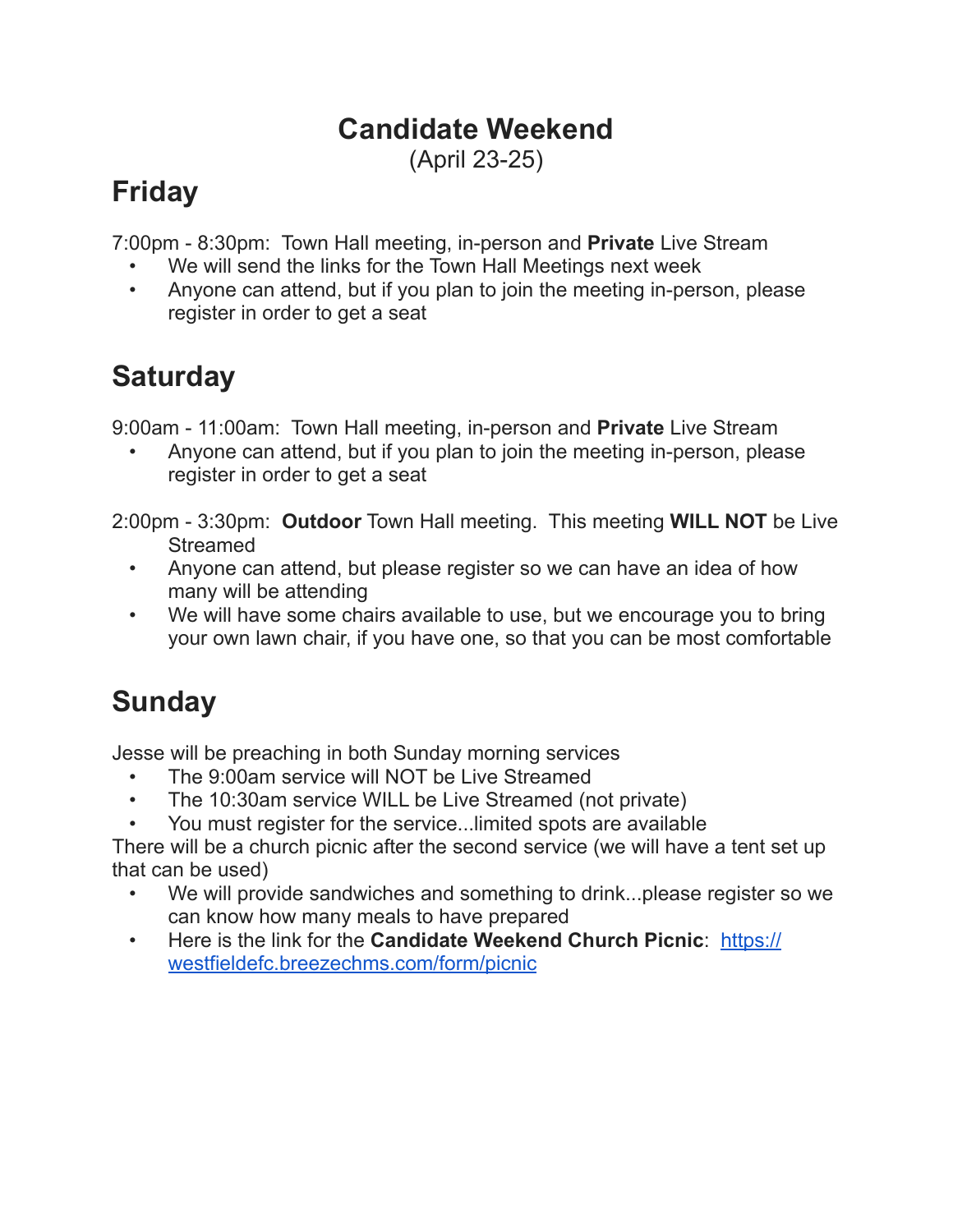#### **Monday**

The elders have called for a special church business meeting, at 7:00pm to vote on the candidate

- This will be a ballot vote
- **You must be present in order to vote** (at the church, per the church bylaws)
- You must be a member to vote
- If you are not comfortable being in the building, we will be using the back parking lot for you to attend the meeting. The meeting will be broadcast and we will have a runner to take your vote. Please let the church know that you will be attending the meeting via your car (the meeting will be broadcast)

## **PLEASE TAKE NOTE OF THE FOLLOWING:**

- Every member should have received a link to register for the Town Hall meetings. Please register right away, in order to assure your seat, if you want to attend in-person. **The links for the Town Hall meetings will be made available to EVERYONE, starting this Thursday, April 15th**.
- Everyone can attend as many Town Hall meetings as you wish. However, please remember, as you sign up, to give some time to allow others to sign up for in-person meetings before you take additional spots. We will have overflow rooms available if needed
- There will be two Sunday morning services, as normal. However, you will need to register for the Sunday morning services through the church website (**PLEASE NOTE that this is a different registration than the Town Hall meetings**). You will need to use the same link that you have been using for registering for the church services
- We are asking you to remember the importance of the candidate's confidentiality. He has informed his staff and elders, but not his congregation. Obviously, we will be sharing his full name with you the weekend he is here, however, we will not be using his full name during the Live Streamed 10am service. Please do not post his name on social media. We would also ask that you respect this, assuming we vote "yes", after the vote, until he has had the chance to communicate with his church congregation. Thank you

#### **Finally**

**•** You will be receiving an email today asking you to submit the "**Most Important Question**" that you would like to ask the candidate. We will be